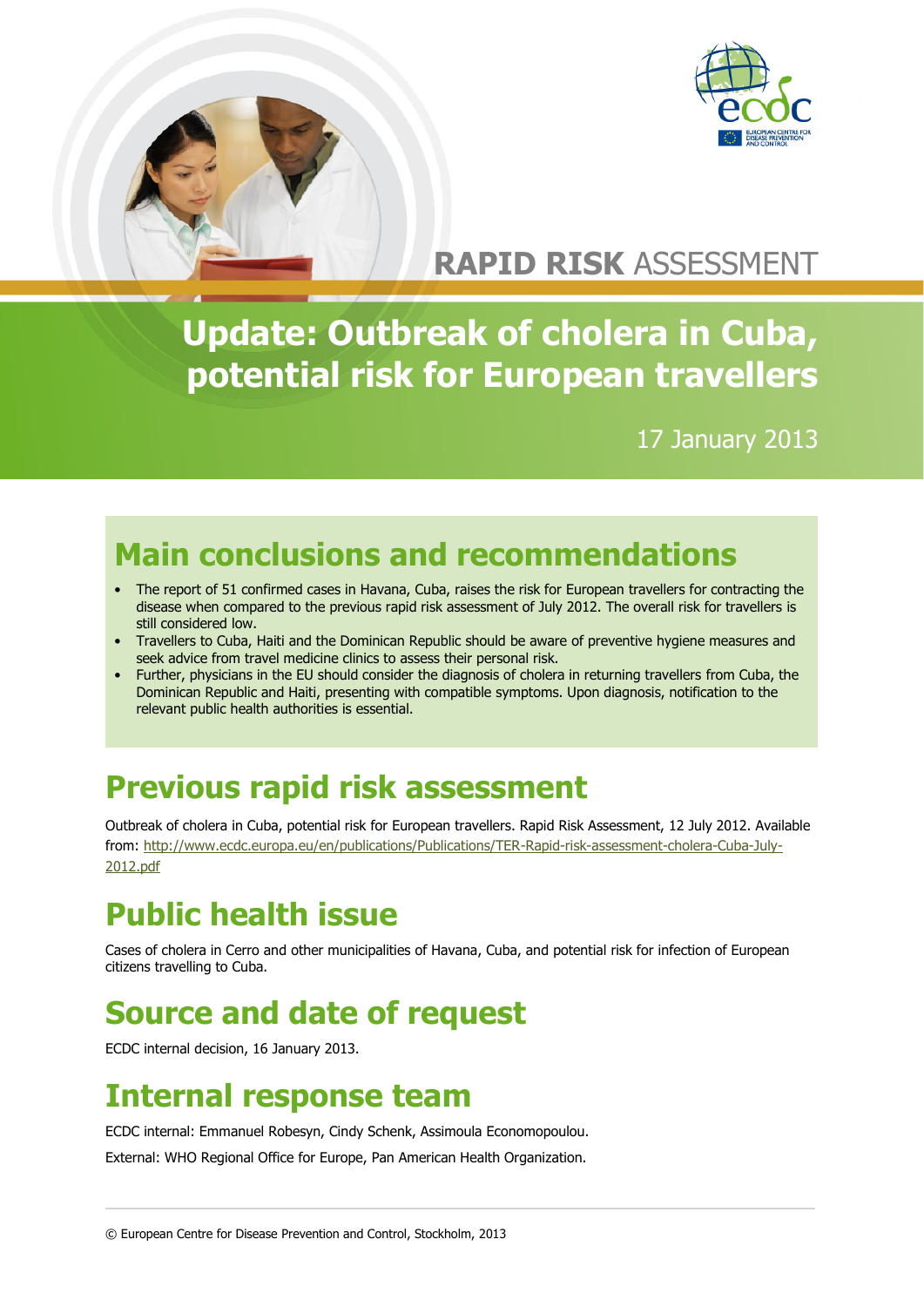### **Updated event information**

In 2012, Cuba faced – for the first time in almost 150 years – an outbreak of cholera [1]. This outbreak followed a major outbreak of cholera on Hispaniola Island (Haiti and the Dominican Republic) which began at the end of 2010. Since the beginning of the outbreak, 638 511 cases were reported in Haiti and 29 490 cases in the Dominican Republic (as of the first week of 2013) [2,3]. In 2011, a few imported cholera cases were reported from European travellers returning from the Dominican Republic [2].

In July 2012, 85 confirmed cases were reported from the Cuban province of Granma, the majority in the city of Manzanillo [1]. Another 47 cases were confirmed in the aftermath of hurricane Sandy in October 2012, in the provinces of Santiago de Cuba, Camagüey and Guantanamo [4]. The cumulative number of cases reported in Cuba reached 500 by the end of 2012 [4].

On 6 January 2013, the Cuban public health authorities observed an increase of acute diarrhoeal diseases in the municipality of Cerro and other municipalities of Havana (Figure 1), supposedly related to food handling [3].

As of 14 January 2013, 51 cases of cholera have been confirmed in Havana and were subtyped to be Vibrio cholerae toxigenic serogroup O1, serotype Ogawa, biotype El Tor [3].

The Cuban authorities are taking measures to raise awareness among the population, improve sanitary and food hygiene, including water treatment and supply, and provide clinical care [3].



#### **Figure 1. Provinces of Cuba\***

\* Provinces with confirmed cases are coloured in orange

### **Threat assessment for the EU**

In 2010, more than 2.5 million tourists visited Cuba [5,6]. Of these, around 810 000 (32%) were European residents, mostly from Italy, Spain, and Germany [5]. Approximately 58% of these tourists visited Cuba during the European winter [5] (Figure 2).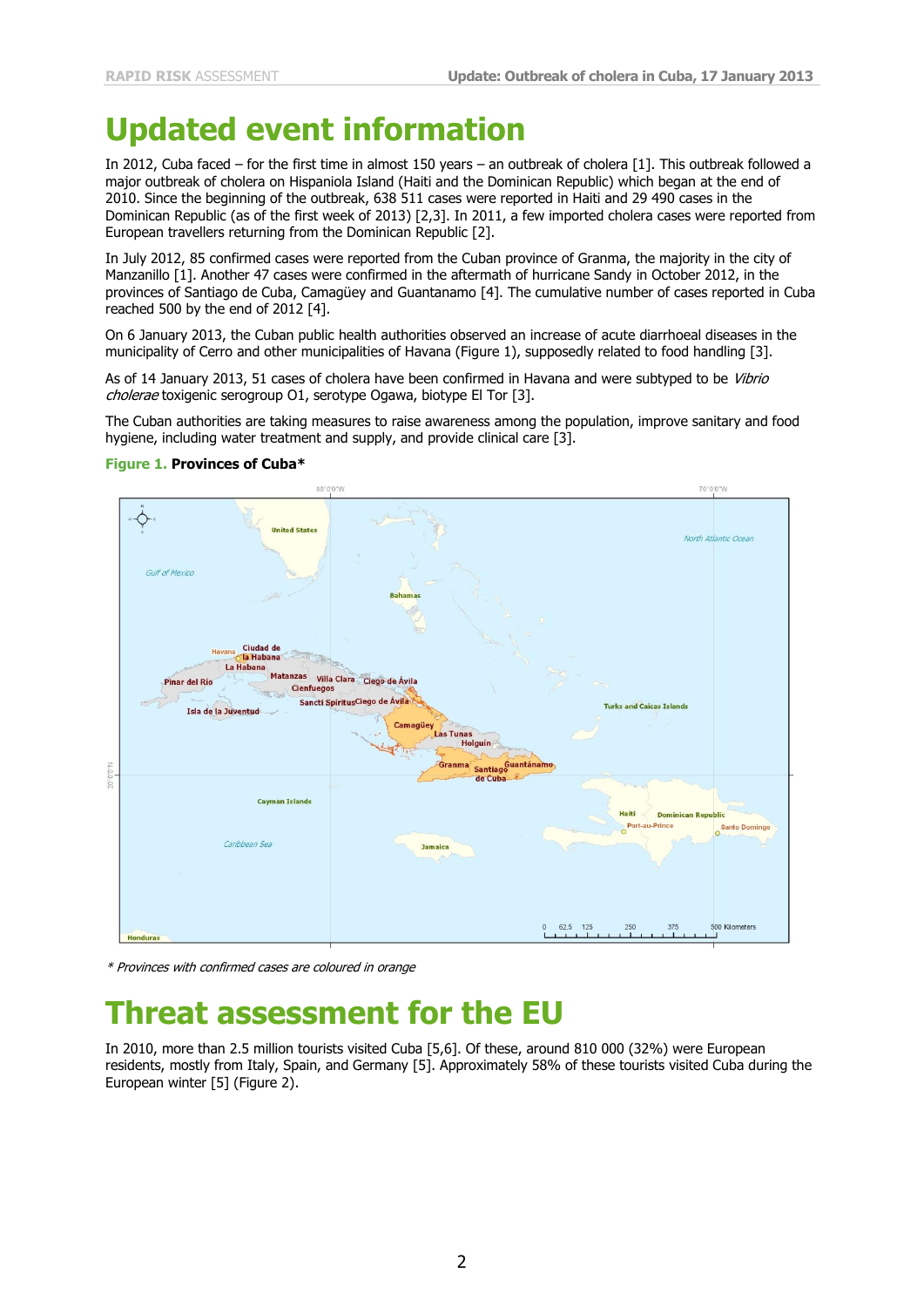

#### **Figure 2. Number of tourists arriving by air per month in 2010** [5]

Havana, the capital of Cuba, is located in the north of the island and has a population of 2.1 million. In 2010, 1.2 million tourists visited the province Ciudad de La Habana, half of the total tourist volume of the country [6].

Globally, the risk of cholera infection in travellers visiting Cuba should still be considered low. However, the risk has increased since the former rapid risk assessment of July 2012. This reassessment takes into account the high proportion of tourists visiting Havana and the fact that the affected geographical area is expanding.

Applying suitable preventive hygiene measures plays a key role in the prevention of the disease. Visitors of cholera-endemic/epidemic countries should only drink bottled water or water treated with chlorine, carefully wash all fruits and vegetables with bottled or chlorinated water before consumption, regularly wash their hands (especially before eating), avoid consuming raw seafood products and only eat seafood when thoroughly cooked. Travellers with severe watery diarrhoea should seek immediate medical attention [7].

Considering the hygiene standards in the European Union, the risk for further transmission of cholera upon return of imported cases is considered negligible.

In European Union Member States, a cholera vaccine is not routinely recommended for travellers but might be considered for humanitarian health workers and military personnel working in refugee camps, persons travelling to cholera-epidemic/endemic countries with limited access to safe drinking water and/or no access to medical care, and immunocompromised people.

Travellers should seek advice from travel medicine clinics in order to assess their personal risk. Physicians in the EU should consider the diagnosis of cholera in returning travellers from cholera-endemic/epidemic countries (e.g. Cuba, the Dominican Republic, and Haiti) presenting with compatible symptoms. Physicians and clinical laboratories need to follow public health guidance on the notification of cholera cases.

Enhanced surveillance and swift response to the outbreak is essential to limit further spread of cholera.

### **Conclusions**

The report of 51 confirmed cases in Havana, Cuba, raises the risk for European travellers for contracting the disease when compared to the previous rapid risk assessment of July 2012. The overall risk is still considered low.

#### **Recommendations**

Travellers to Cuba, as well as to Haiti and the Dominican Republic, should be aware of preventive hygiene measures. They should seek advice from travel medicine clinics in order to assess their personal risk.

In addition, physicians in the EU should consider the diagnosis of cholera in returning travellers from Cuba, the Dominican Republic and Haiti presenting with compatible symptoms. Upon diagnosis, notification to the relevant public health authorities is essential.